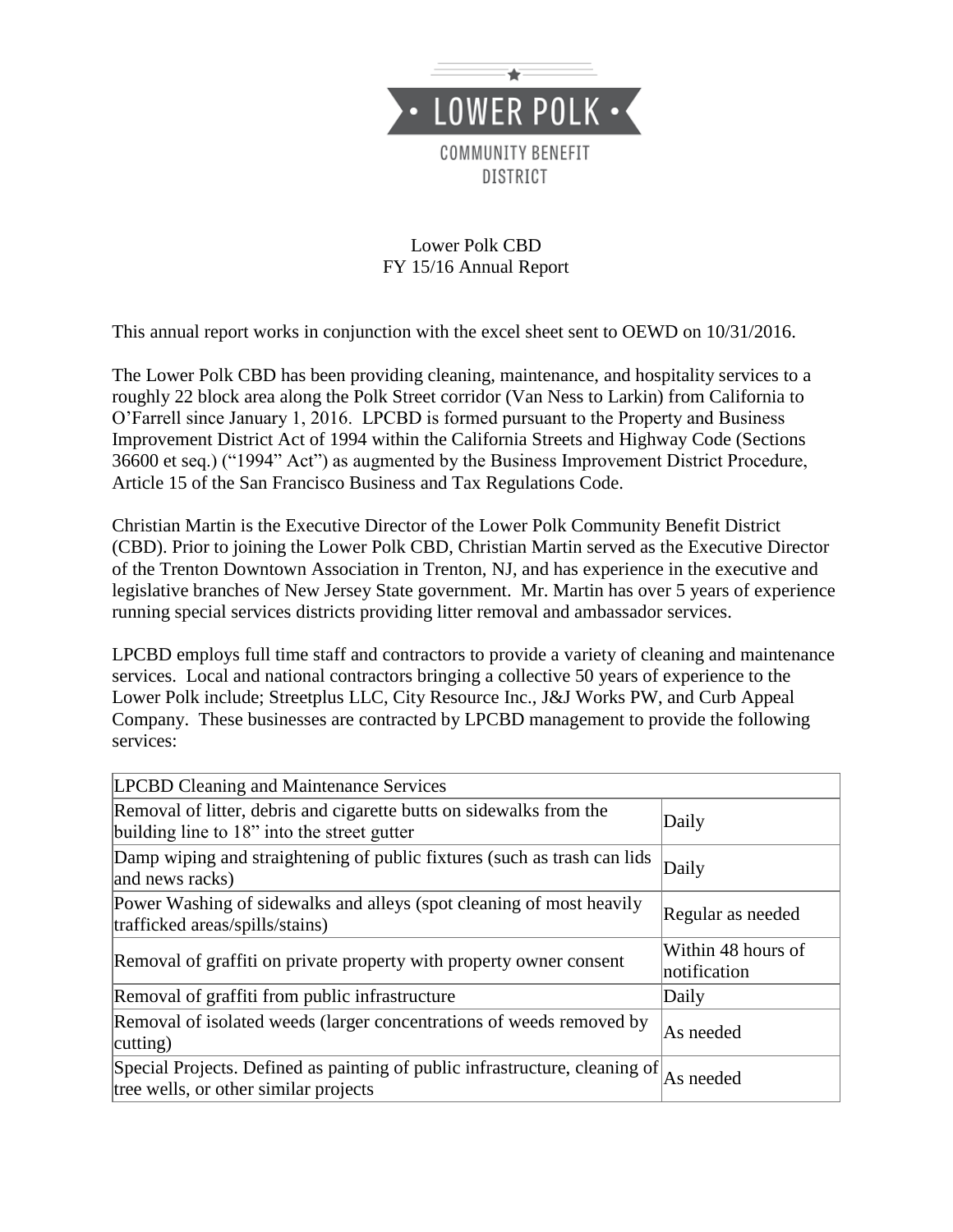

Work with San Francisco Police and service organizations to identify work with said 1 raneised 1 once and service organizations to identity Daily<br>strategies to help individuals in need

In FY 15/16, LPCBD ambassadors removed over 17 tons of trash from the Lower Polk streets. Cleaning crews also removed approximately 260 instances of graffiti and steam cleaned each block face in the district.

To ensure our outreach staff has the best training, and is coordinated with San Francisco City government, we have retained a consultant who is a former member of the SFHOT (Homeless Outreach) Team and has several years of experience doing outreach in our neighborhood. Our consultant's objective is to train our ambassadors and interns with the best practices that improve the overall safety and security of the neighborhood, while improving the quality of life for homeless individuals by referring them to other community-based service providers whenever possible. LPCBD outreach services are designed to support and promote the economic vitality of our community.

LPCBD has regular training for ambassadors and outreach staff in trauma informed care, safety management and risk training (SMART), CPR, and first aid techniques. Outreach ambassadors are further given strategic engagement practices that facilitate relationship building through barriers such as mental health challenges, and drug and alcohol addiction.

LPCBD employs 6 full time cleaning ambassadors and trains interns through the Human Services Agency's ITIP Program. Three of the ITIP interns have been hired as full-time ambassadors with LPCBD.

The LPCBD Ambassadors regularly engage in social services activities including:

- Conducting daily outreach sessions to homeless within our boundaries
- Responding to calls by merchants requesting support
- Making referrals to other services such as Lava Mae for Showers, Glide, ST. Anthony's, and St Martin De Pores for meals
- Call the Hot Team for support
- Call 911 for support
- Provide access to clean and monitored restroom services 24 hours per day

Providing these services has provided a calming force, and stabilized the neighborhood dramatically during business hours. LPCBD Ambassadors are a visible presence in the community, providing an enhanced atmosphere of public safety and social cohesion. LPCBD intervenes when there are concerns expressed by the business community and provide deescalation services to people experiencing emotional disturbances whenever necessary. The CBD also provides an important security presence that observes and reports security concerns before they become out of control, obviating potentially dangerous situations in the district. We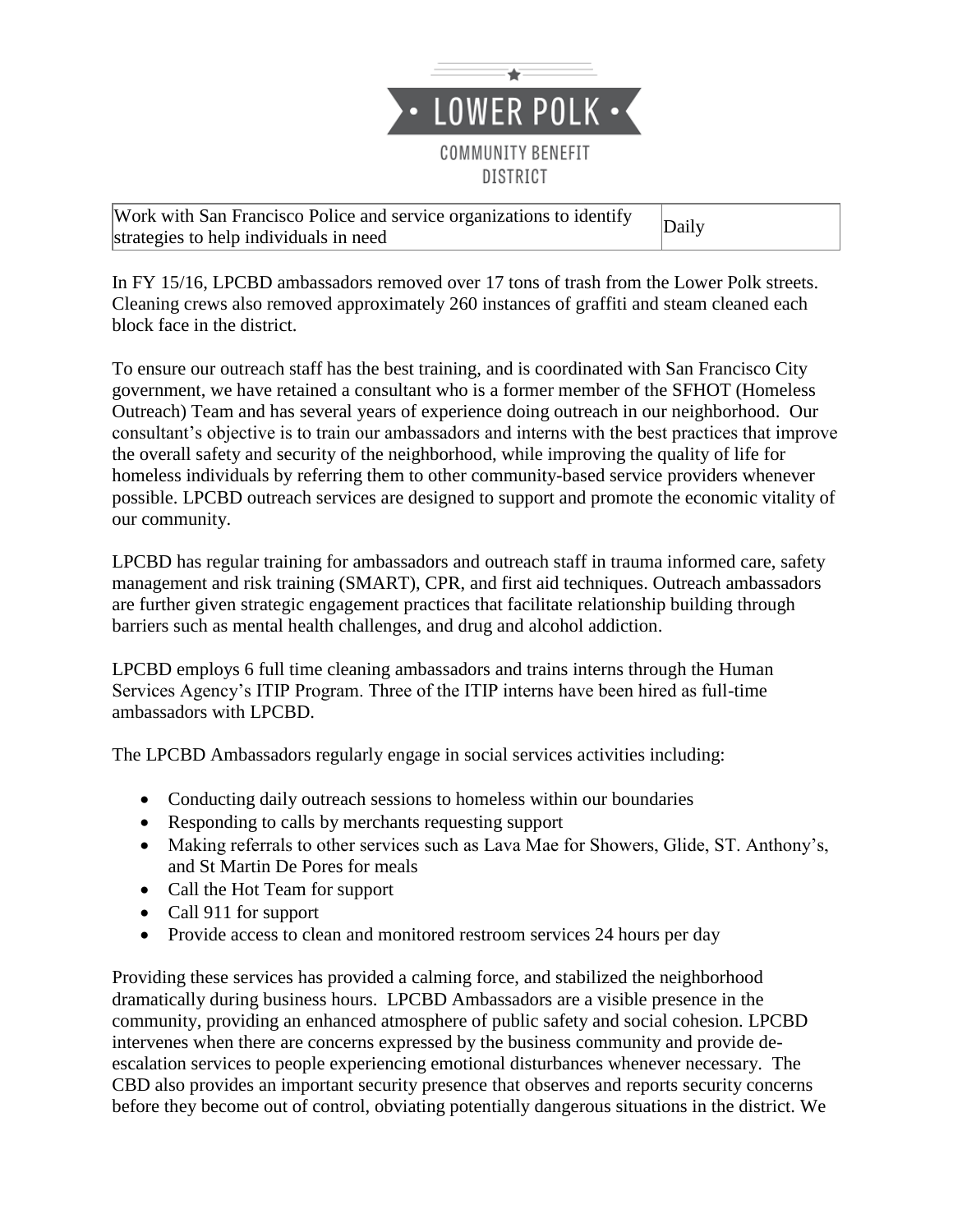

also make strategic interventions (when safe and appropriate) to serve as a buffer between law enforcement, the homeless, and the businesses and residents of the Lower Polk neighborhood. Our objective through these services is to remove the barriers to the sustained vitality of our business community, and to improve the quality of life for residents and visitors to our district.

To help accomplish our organizational objectives LPCBD has procured the following professional services on an as needed basis; legal services, arts program consulting, website development and technical support, homeless outreach consulting, accounting, and grant writing assistance.

The LPCBD sponsored and/or worked in some capacity on the following community events:

- SF Pride Parade
- First Annual Polk Street Summer Wine Walk
- St. Patrick's Day on Polk Street,
- Super Bowl (restroom services, security monitoring, 10B Police)
- Santa Con (restroom services, security monitoring)
- Halloween party for homeless neighbors
- Cedar Alley Block Party
- Thanksgiving turkey and pumpkin pie giveaway for needy families of the Tenderloin
- Sponsored "Santa in Macaulay Park" toy drive for needy kids of the Tenderloin
- Monthly Lower Polk/TL Art Walk sponsor

Public Space Improvements:

- Fern Alley 50k donation
- Ongoing planter maintenance
- 10 Dog waste units installed
- Decorative lights installed and maintained (Polk and Cedar)
- Public planning and policy work
- Cigarette disposal stations distributed

Grant requests submitted for support for the following:

- Art programming and activation
- Alley infrastructure improvements
- Restroom access services for the homeless

LPCBD Planning and Policy Commitments: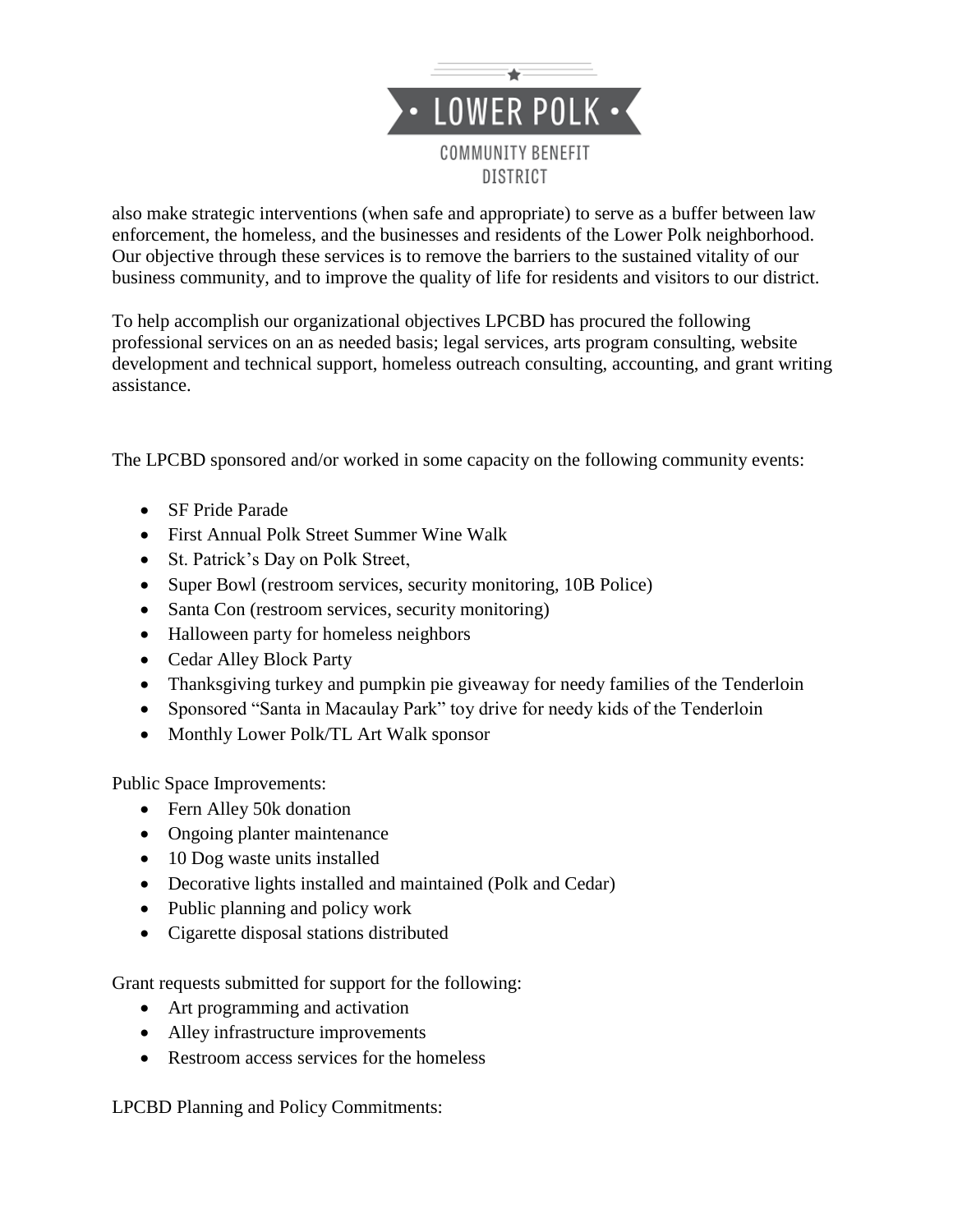

- SFMTA committee
- SF Recreation and Parks MacAulay Park planning process
- Next Door Shelter Coordination
- Construction impact mitigation
- LPN Alley Vision Support
- Middle Polk CBD Fiscal Sponsorship

Donations:

- To SFDPW for Fern Alley improvements
- Temporary restroom services for special events
- Food and clothing for those in need

LPCBD provided over 300 volunteer hours to the neighborhood and received significant donations of food and clothing which were distributed to those in need.

Homeless Outreach/Community Service:

- General welfare check ups
- Emergency health care assistance
- Hygiene kits distributed
- Drop in services (discontinued)
- Medical referrals and emergency first aid
- Shelter referrals
- Other social service provider referrals
- periodic snacks and food distribution to establish trust and good will

## Business Services:

- Advocacy
- Small Business MTA Committee Van Ness Construction
- Homeless intervention support
- Encampment removal efforts

Organizational Development:

- Staff hired
- Insurances procured
- Office and storage space secured and furnished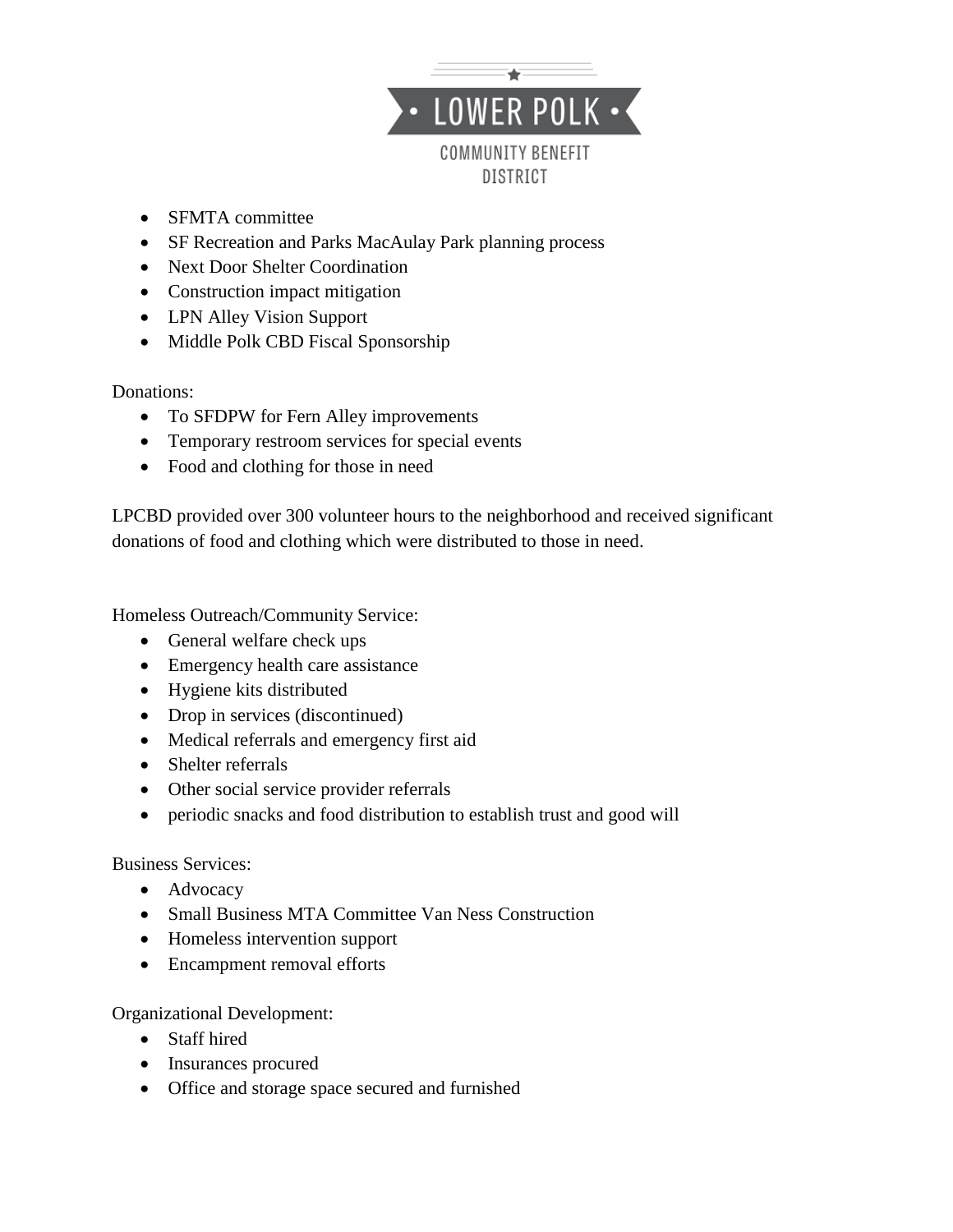

- Strategic partnerships with city departments and agencies developed
- Board Retreat and monthly meetings conducted in accordance with all public meeting regulations

Cleaning Services:

- Litter Patrol
- Sharps/needle disposal
- Feces, needles and other bio hazard disposal
- Regular pressure washing and steam cleaning
- Gum and grime removal
- Graffiti removal and abatement
- Planter maintenance

Cleaning Equipment Purchased:

- 2 Pickup trucks
- 2 pressure washing units
- 1 Billy Goat High power street vacuum
- 2 shred and vacuum blowers

Regular Supplies used:

- dust pans and brooms
- pickers
- trash cans and liners
- paint and painting supplies
- $\bullet$  cleaning supplies
- uniforms

Contracted Maintenance Services:

- Pressure Washing/Deep Cleaning
- Graffiti removal
- Port a Pot services

Community Partnerships:

- La Voz Latina
- Redding Elementary School
- California Pacific Medical Center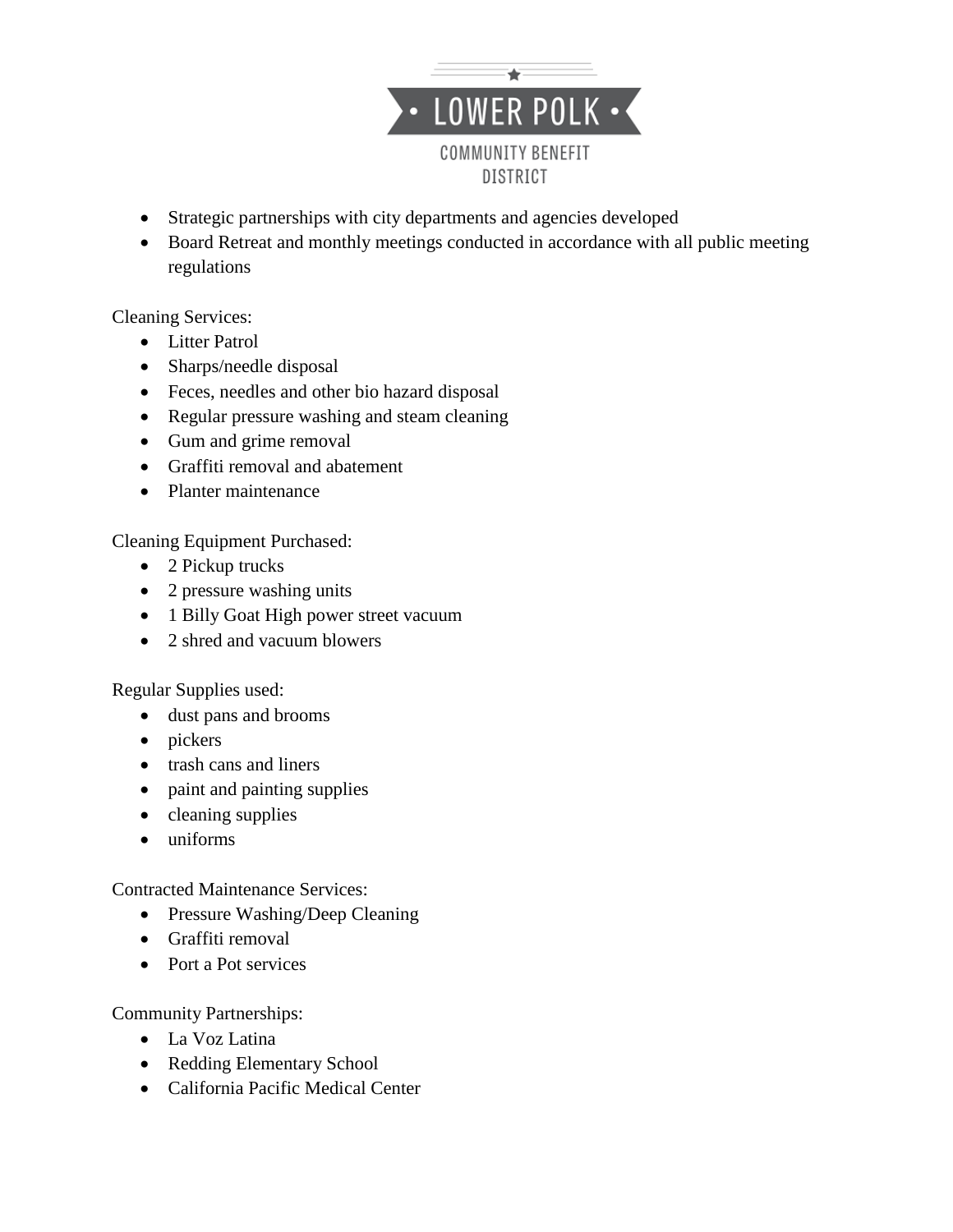

- Academy of Art University
- Pacific Eagle Inc.
- Lower Polk Neighbors
- Working Solutions
- SEACSC
- Friends of the Urban Forest